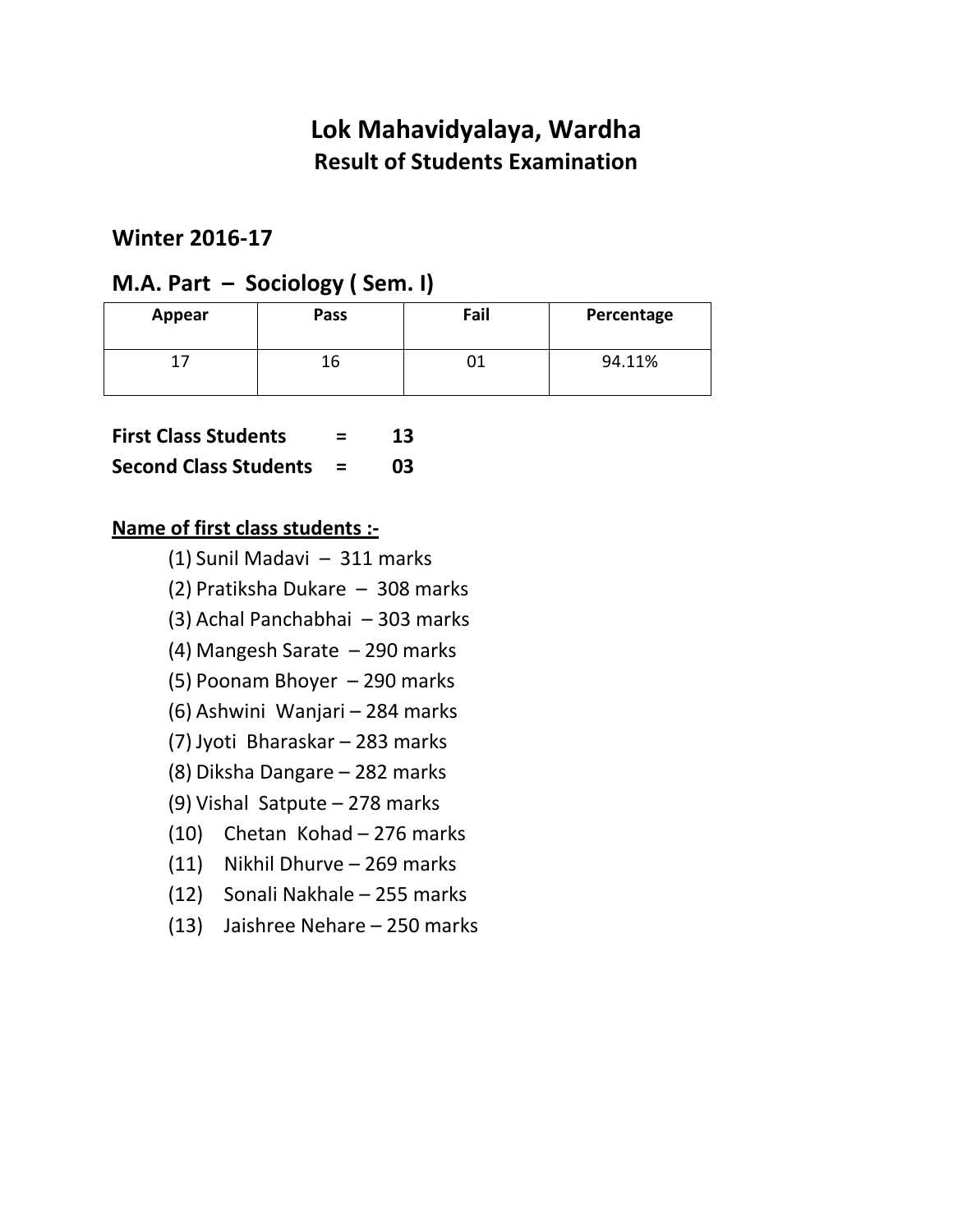### **Winter 2016-17**

## **M.A. Part – Sociology ( Sem. III)**

| Appear | Pass | Fail | Percentage |
|--------|------|------|------------|
|        | رے   |      | 92%        |

**First Class Students = 16** 

### **Second Class Students = 07**

- (1) Shubhangi H. Dongare 71.50% marks
- (2) Megha More 70.25% marks
- (3) Sukeshni Shambharkar 69.50% marks
- (4) Tukaram Sonone 68.25% marks
- (5) Umatai Dongare 67.50% marks
- (6) Pritam Patil 67.25% marks
- (7) Nilima Deshmukh 65% marks
- (8) Durga Rode 64.50% marks
- (9) Tushar Dhongade 64.50% marks
- (10) Varsha Yewale 64.50% marks
- (11) Ashwini Sontakke 64.25% marks
- (12) Aruna Thawari 64% marks
- (13) Vidya Perdesi 63.75% marks
- (14) Pratibha Sabale 62% marks
- (15) Nilima Turankar 62% marks
- (16) Nita Salankar 61% marks
- (17) Rupali Ghode 60% marks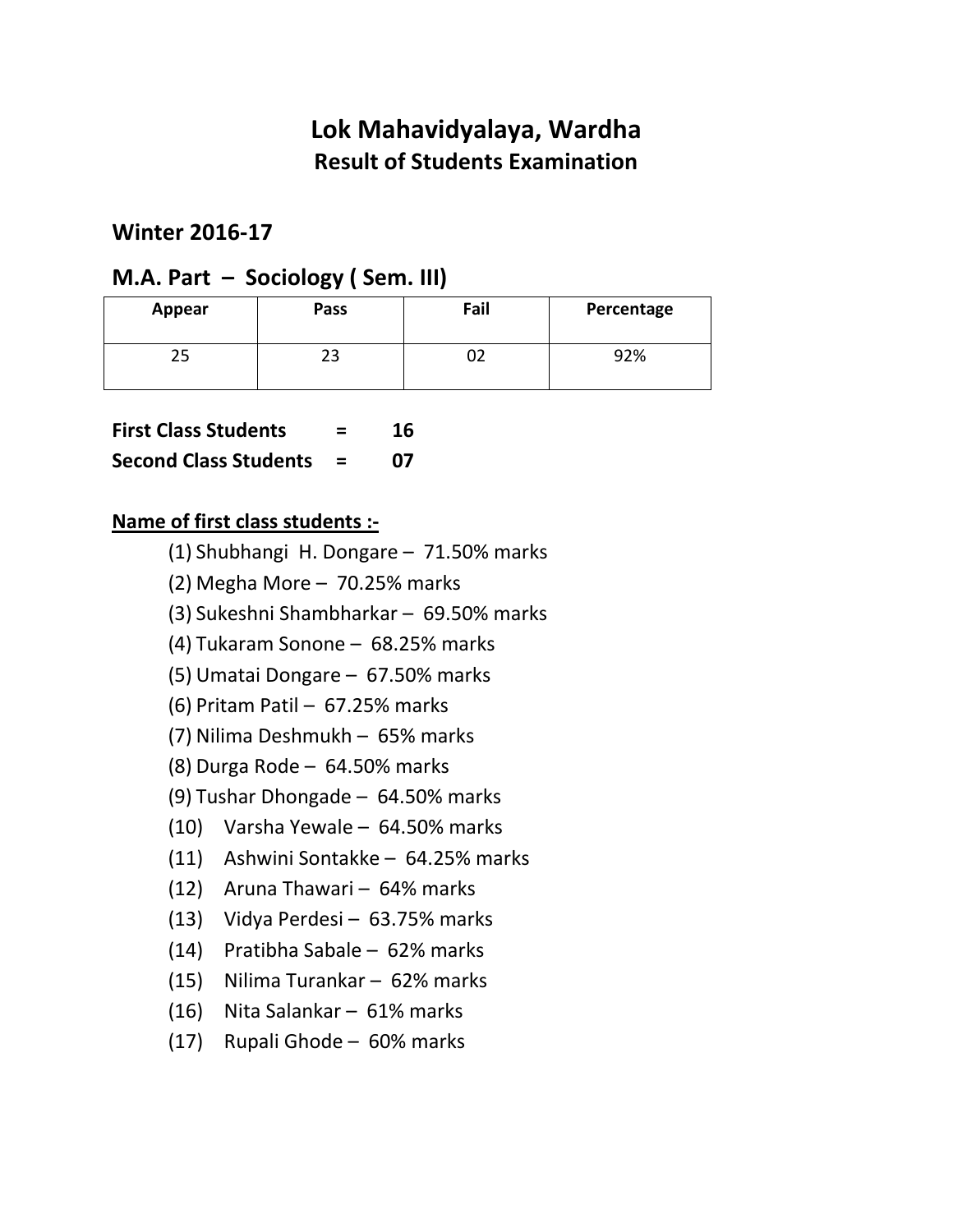### **Summer 2016-17**

### **M.A. Part – Sociology ( Sem. II)**

| Appear | Pass | Fail  | Percentage |
|--------|------|-------|------------|
| Lb     | ïр   | $- -$ | 100%       |

**Second Class Students = 05** 

- (1) Sunil Madavi 309 marks
- (2) Pratiksha Dukare 303 marks
- (3) Mangesh Sarate 276 marks
- (4) Ashwini Wanjari 274 marks
- (5) Achal Panchabhai 271 marks
- (6) Jyoti Bharaskar 268 marks
- (7) Poonam Bhoyer 263 marks
- (8) Chetan Kohad 262 marks
- (9) Vishal Satpudke 256 marks
- (10) Diksha Dongare 243 marks
- (11) Sonali Nakhale 239 marks